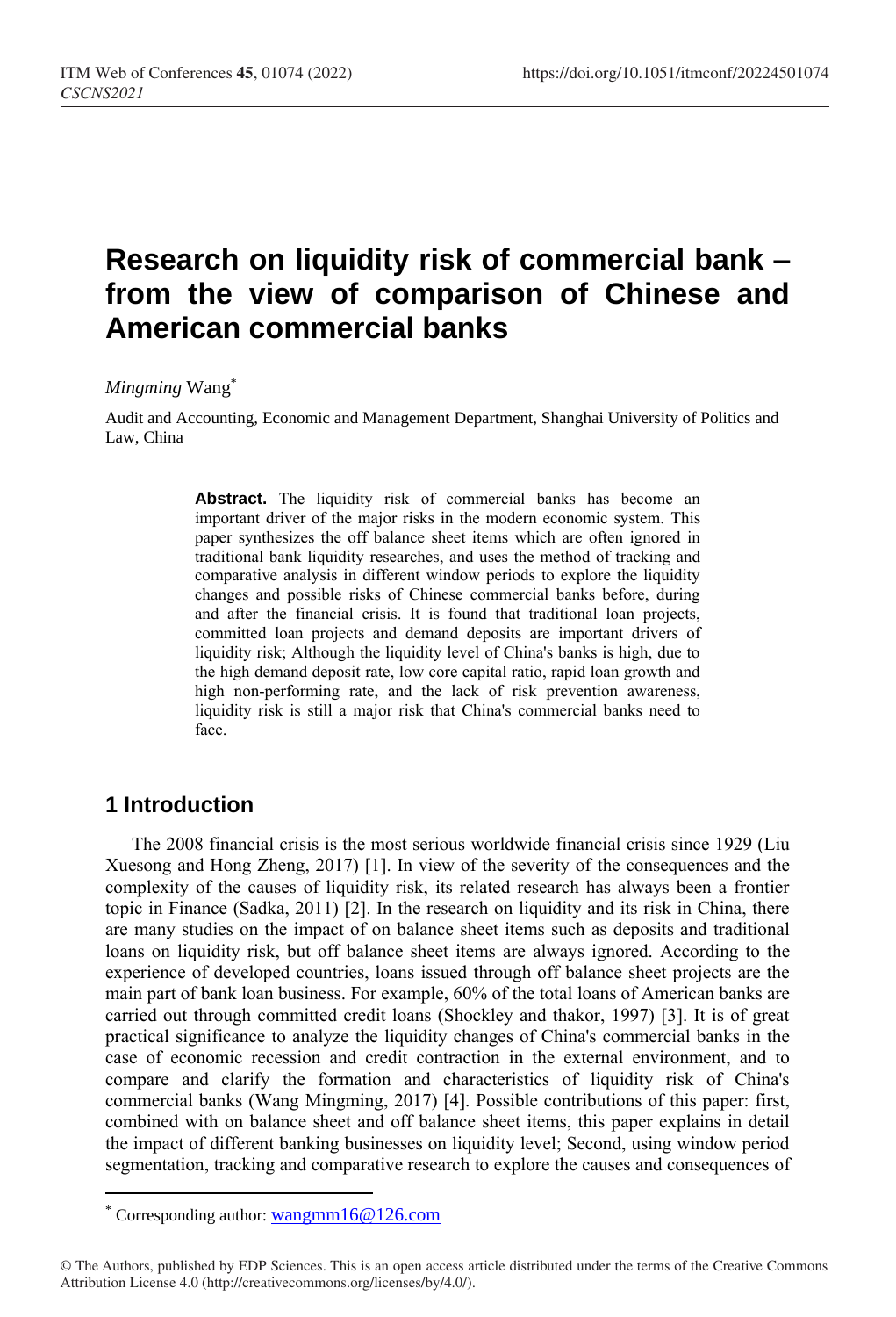liquidity risk; Third, using the data of Bank of America as the benchmark, subdivide it, and then compare China's commercial banks with it, so as to analyze the generation of different liquidity risks, and better reveal the connotation and impact of liquidity risk in China.

# **2 Literature review and research hypothesis**

#### **2.1 Literature review of commercial banks liquidity**

The essence of commercial banks is to provide deposit demand and loan demand based on liquidity (Kashya et al., 2002) [5]. The Basel Committee defines bank liquidity as: liquidity refers to the ability of banks to finance and perform due debts in order to increase assets without bearing unacceptable costs [6]. The CBRC defines the liquidity risk of commercial banks as the risk that commercial banks cannot obtain sufficient funds in time at a reasonable cost to pay their due debts, fulfill other payment obligations and meet other capital needs for normal business [7]. Kashyap, Rajan and Stein found that due to the existence of management fees, there is a synergistic effect between deposits and loans (Kashya et al., 2002) [5], and their uncertainty will lead to liquidity risk. Schiozera and Oliveira (2004) believe that the restrictions on the flow of deposits and government reserves will make the flow of banks more vulnerable [8]. Young and Jang (2016) set the core deposit loan ratio and stable financing ratio as the key research objects of their liquidity risk [9]. Aydemir and guloglu (2016) examined the impact of bank liquidity risk and credit risk on bank development in the cycle and found that operating costs and bank operating efficiency will lead to liquidity risk [10]. When examining the liquidity risk, gatev et al. (2009) found that the growth of committed credit led to the fluctuation of stock returns and the growth of demand deposits [11].

#### **2.2 Analysis on the impact of main businesses of commercial banks on Liquidity**

The diversity of banking business determines that banks need to consider the impact of different businesses on liquidity. Bank demand deposits and loan commitments are crucial in liquidity management (gatev et al., 2009) [11]. Berger and Bouwman (2009) measured the liquidity of all U.S. banks from 1993 to 2003. The results show that the flow creation of banks is increasing every year, and the flow created by newly established banks is greater [12]. Fecht, et al. (2011) used return on assets, return on equity and total asset scale as variables for flow analysis [13]. Loutskina (2011) found that through asset securitization, banks can convert non current assets into current assets, making banks reduce the holding of current assets [14]. Imbierowicz and Rauch (2014) showed that in the 2008 U.S. financial crisis, most failed banks were affected by loan losses and insufficient liquidity [15].

### **2.3 Agent problem in liquidity risk of commercial banks**

The principal-agent problem represents some possible limitations brought by the decentralization of management function in the market economy. Bank shareholders have ownership, while managers, as managers and decision-makers, their control and management function of capital is independent of ownership. The principal-agent problem and information asymmetry make the liquidity risk more serious (Liao et al., 2014) [16]. Aebi, Sabato and Schmid tested whether risk management in the context of corporate governance would enable banks to perform better in the 2007 / 08 financial crisis. It is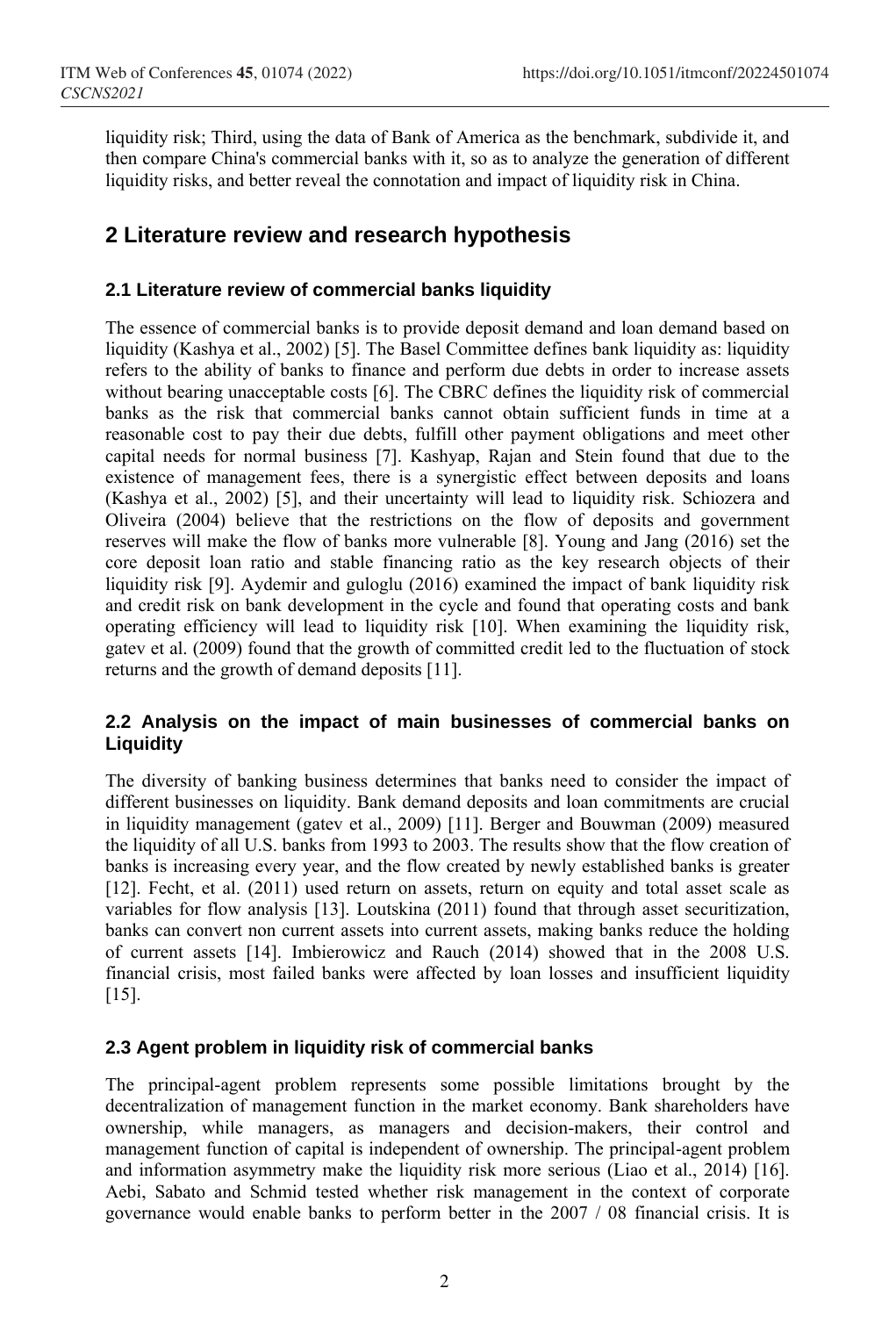found that corporate governance variables are positively correlated with bank performance, although they lead to worse performance during the crisis (Aebi et al., 2012) [17].

Under the principal-agent conflict, the analysis path of commercial banks' current asset holding motivation and its risk impact is shown in Figure 1.



**Fig. 1.** Flow and risk formation path of commercial banks.

According to the logical deduction, the following research assumptions are obtained:

Hypothesis **H1**: loan project risk has a positive impact on liquidity risk.

Assumption **H2**: the increase of demand deposit will increase the current risk in the next period.

Hypothesis **H3**: relatively speaking, banks with serious principal-agent problems have greater liquidity risk.

### **3 Empirical research design**

#### **3.1 Data source and sample grouping**

The data of this paper comes from the BANKSCOPE database and is analyzed by using the data of Bank of America and Bank of China. Based on the analysis of existing literature, large American banks account for the vast majority of American bank assets, and small American banks account for the vast majority of banks. According to the BANKSCOPE database, by 2015, there were 9620 banks in operation in the United States, and the frequency distribution is shown in Figure 2.





**Fig. 2.** Asset distribution frequency of operating banks in the USA in 2015.

Sample group 1, sample group 2, sample group 4 and sample group 5 are all selected from banks in normal operation up to 2015. Sample group 4 is the matching sample group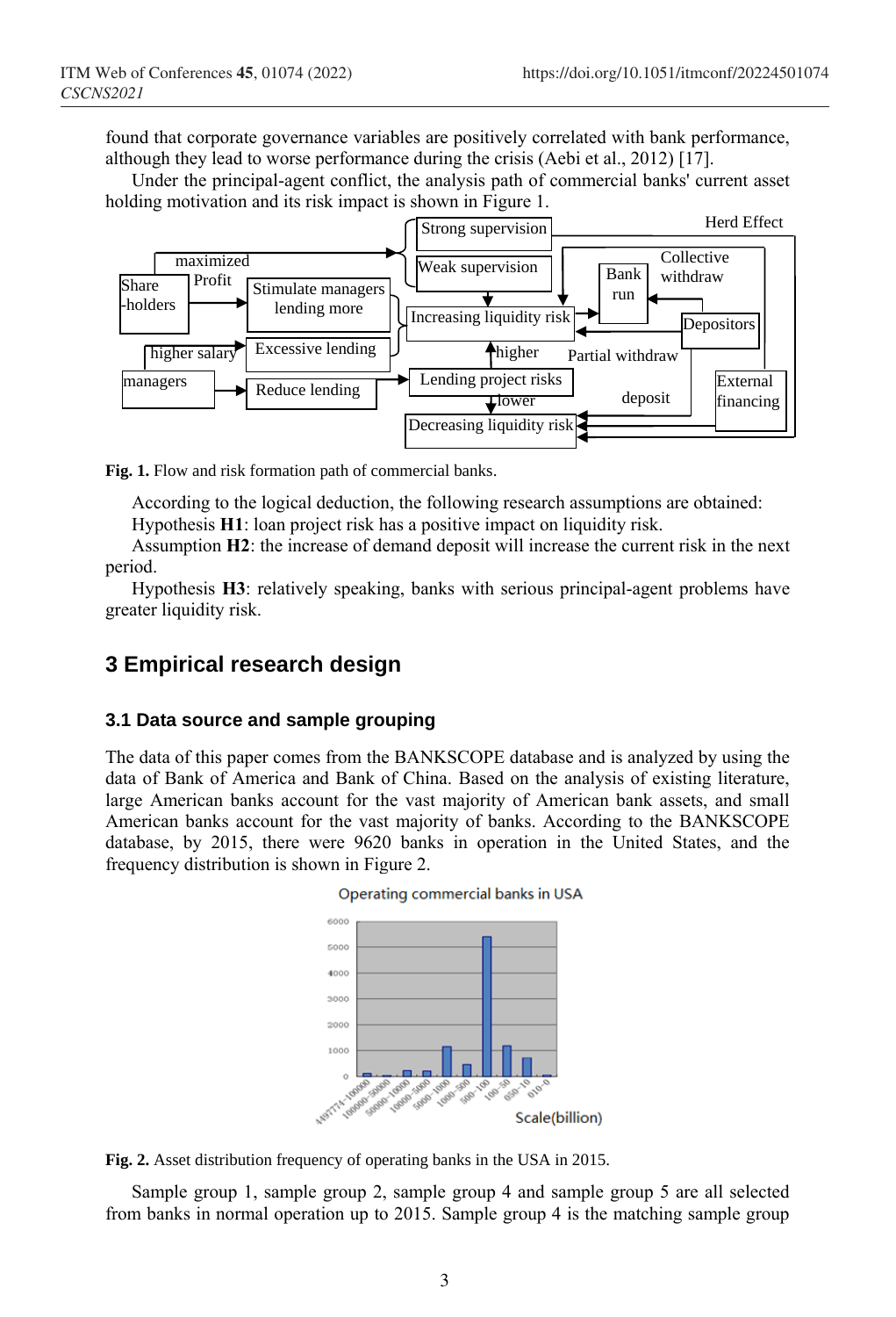of failed U.S. banks. Because the bank size has an important impact on the banking business, and the overall asset distribution of failed U.S. banks cannot be simulated by sample 1 and sample 2, it is more comparable to analyze the results of banking business of matched sample group and failed banking business according to the asset size of failed banks. All the above data exclude financial institutions, such as finance companies, central banks, trust companies and investment banks, banks with discontinuous data, and banks without deposits and off balance sheet business data.

| Group    | <b>Description</b>                                  | <b>Grouping standard</b>                                                                                                                                                 | <b>Number</b> |
|----------|-----------------------------------------------------|--------------------------------------------------------------------------------------------------------------------------------------------------------------------------|---------------|
| Sample1  | Small-medium<br>banks in USA                        | According to the frequency distribution ratio in<br>Figure 2, 1000 U.S. banks were randomly selected<br>for screening                                                    | 642           |
| Sample 2 | Large banks in<br>USA.                              | The top 200 American banks in normal operation are<br>selected for screening after sorting by asset order.                                                               | 111           |
| Sample 3 | <b>Bankrupted banks</b><br>in USA                   | Select and screen American banks that failed after<br>2007.                                                                                                              | 95            |
| Sample 4 | Banks in USA<br>which can compared<br>with Sample 5 | Compare the bank asset scale of the year before the<br>collapse of sample group 3, and select samples from<br>U.S. banks still operating with the same scale in<br>2015. | 134           |
| Sample 5 | Banks in China                                      | Select the Bank of China in normal operation until 2015 for<br>screening.                                                                                                | 99            |

|  |  | Table 1. Sample grouping description. |
|--|--|---------------------------------------|
|  |  |                                       |

#### **3.2 Research variable design**

This paper refers to the variable setting, combined with the model results and hypothesis test, needs to carry out variable design. The meaning, calculation and abbreviations of variables studied in this paper are shown in Table 2.

# **4 Empirical research results**

#### **4.1 Liquidity level before the financial crisis and performance of each sample group during the financial crisis**

The median is not affected by the extreme value of the sample and can reflect the general level of the sample. This paper uses Wilcoxon (Mann Whitney u-rank test) to analyze different bank sample groups.

It can be seen from table 3 that in the early stage of the 2008 financial crisis, there was no significant statistical difference in the liquidity risk level between the sample group of bankrupt banks in the United States and the sample group of large banks and small and medium-sized banks. The amount of committed credit loans of banks in sample group 2 is very high, which is a multiple of that of other banks. As the committed credit loans may have loan asset outflow in the next stage, it can be seen that banks in sample group 2 are very confident in this part of asset outflow and can ensure that the liquidity risk will not increase due to the realization of random credit loans. Banks in sample group 2 pay more attention to loan business, with strong loan issuing ability and good asset profitability. Sample group 2 has the highest dividend rate. The profitability of sample group 2 banks decreased significantly, but at the same time, they paid more attention to loan quality, and the non-performing loan ratio decreased by more than half. Loans and credit loans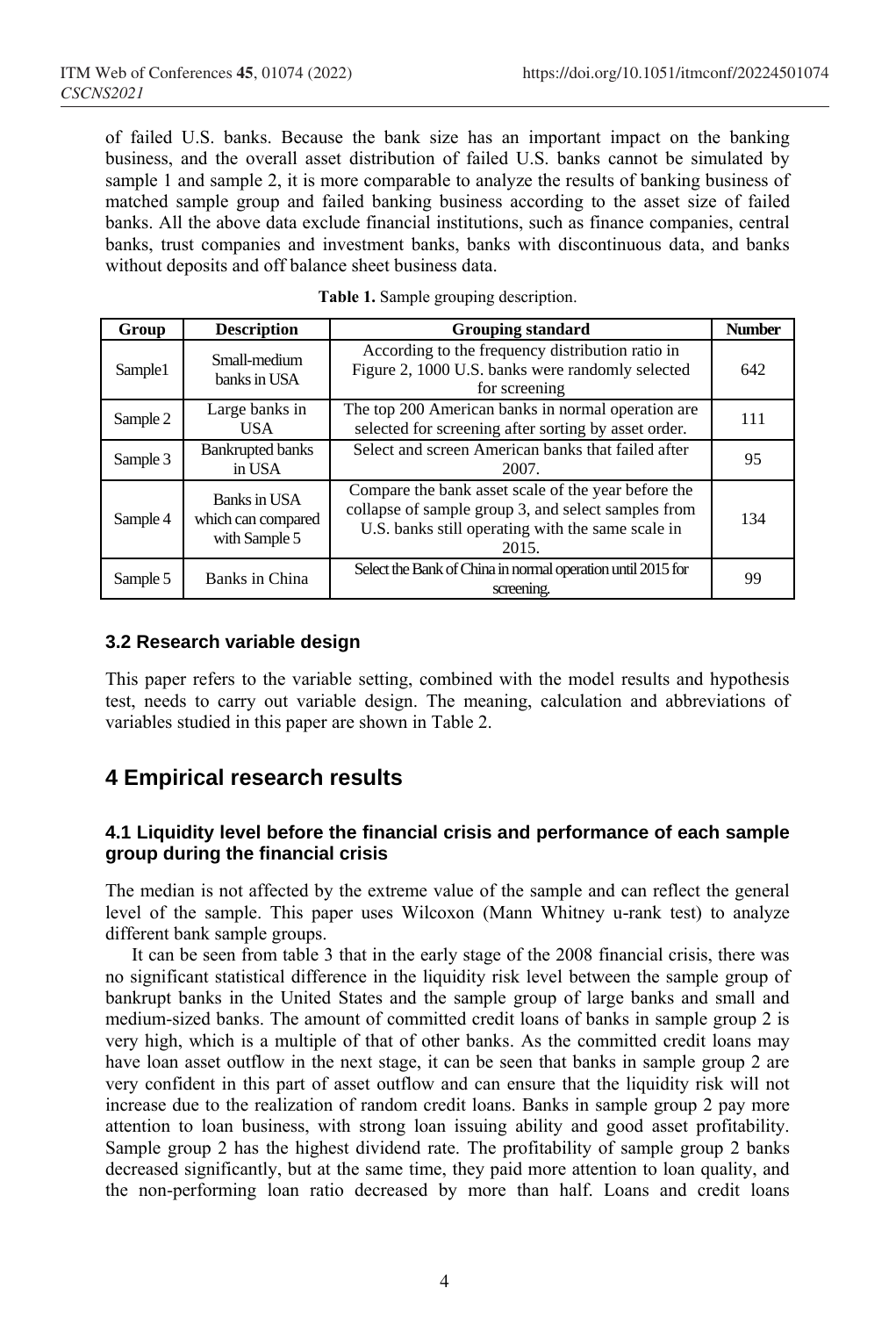decreased in varying degrees, showing the characteristics of business contraction, so as to deal with the risks caused by insufficient liquidity during the financial crisis.

| Abb.         | <b>Measurement</b>                                                                                                       | Meaning                                                   |  |  |
|--------------|--------------------------------------------------------------------------------------------------------------------------|-----------------------------------------------------------|--|--|
| <b>LIQD</b>  | Ratio of deposits with banks and other<br>financial assets, derivative financial<br>assets, etc. divided by total assets | The greater the value, the smaller the<br>liquidity risk. |  |  |
| <b>CREL</b>  | Committed credit line pair value                                                                                         |                                                           |  |  |
| <b>CRELO</b> | Ratio of committed credit line to total<br>assets                                                                        | Credit risk.                                              |  |  |
| <b>DEPT</b>  | Short term deposits divided by total<br>deposits                                                                         | Short term deposit ratio                                  |  |  |
| TIER         | Core capital divided by risk weighted<br>assets                                                                          | Reference value in Basel<br>$\text{Accord} > 6\%$         |  |  |
| <b>CRIN</b>  | Ratio of non-performing loans to total<br>loans                                                                          |                                                           |  |  |
| <b>CRLV</b>  | Loan growth rate                                                                                                         | Credit risk                                               |  |  |
| <b>CRAV</b>  | Standard deviation of return on assets                                                                                   |                                                           |  |  |
| PRLD         | loan/deposit                                                                                                             | ability to absorb deposits.                               |  |  |
| <b>PRLA</b>  | loan/assets                                                                                                              | ability to issue loans.                                   |  |  |
| <b>AMFY</b>  | Total loans / total number of employees                                                                                  |                                                           |  |  |
| <b>AMSO</b>  | Ratio of employee compensation,<br>annuity, stock and other expenses to<br>operating costs                               | Management efficiency                                     |  |  |
| AMCA         | Operating costs / total assets                                                                                           |                                                           |  |  |
| <b>AMPC</b>  | Management compensation / total<br>number of employees                                                                   |                                                           |  |  |
| <b>AMDR</b>  | Annualized dividend ratio                                                                                                |                                                           |  |  |
| <b>OTHAL</b> | Interbank assets / interbank liabilities                                                                                 |                                                           |  |  |
| OTFL         | Short term financing ratio is short-term<br>financing amount / total liabilities                                         | Financing ability                                         |  |  |

**Table 2.** List of abbreviations, calculations and meanings of variables.

In the period of financial crisis, banks in sample group 3 have taken various measures to control liquidity risk in order to deal with the crisis. Before the financial crisis, the asset quality of sample group 3 was significantly lower than that of other sample groups. If the non-performing loan rate is the highest, and the growth rate of loan amount remains at a high level. However, its income is significantly lower than that of sample group 1 and sample group 4. It can be seen that sample group 3 has excessive lending behavior. In the financial crisis, the standard deviation data of asset return of sample group 3 banks are significantly higher than that of the control group, which shows that their asset stability is very poor. At the same time, sample group 3 showed obvious changes in the financial crisis

More typically, the management efficiency index of sample group 3 is significantly different from sample group 1 and sample group 4. The salary rate of employees and the per capita loan amount of employees are significantly higher than that of sample group 1 and sample group. There are two possible reasons for the high salary of employees: one is to carry out salary incentive in order to improve management efficiency, and the other is that the management has the tendency to make profits. Together with the excessive lending of banks with low interest rates, it can be judged that the principal-agent problem of banks in sample group 3 is more prominent. Before and during the financial crisis, the impact of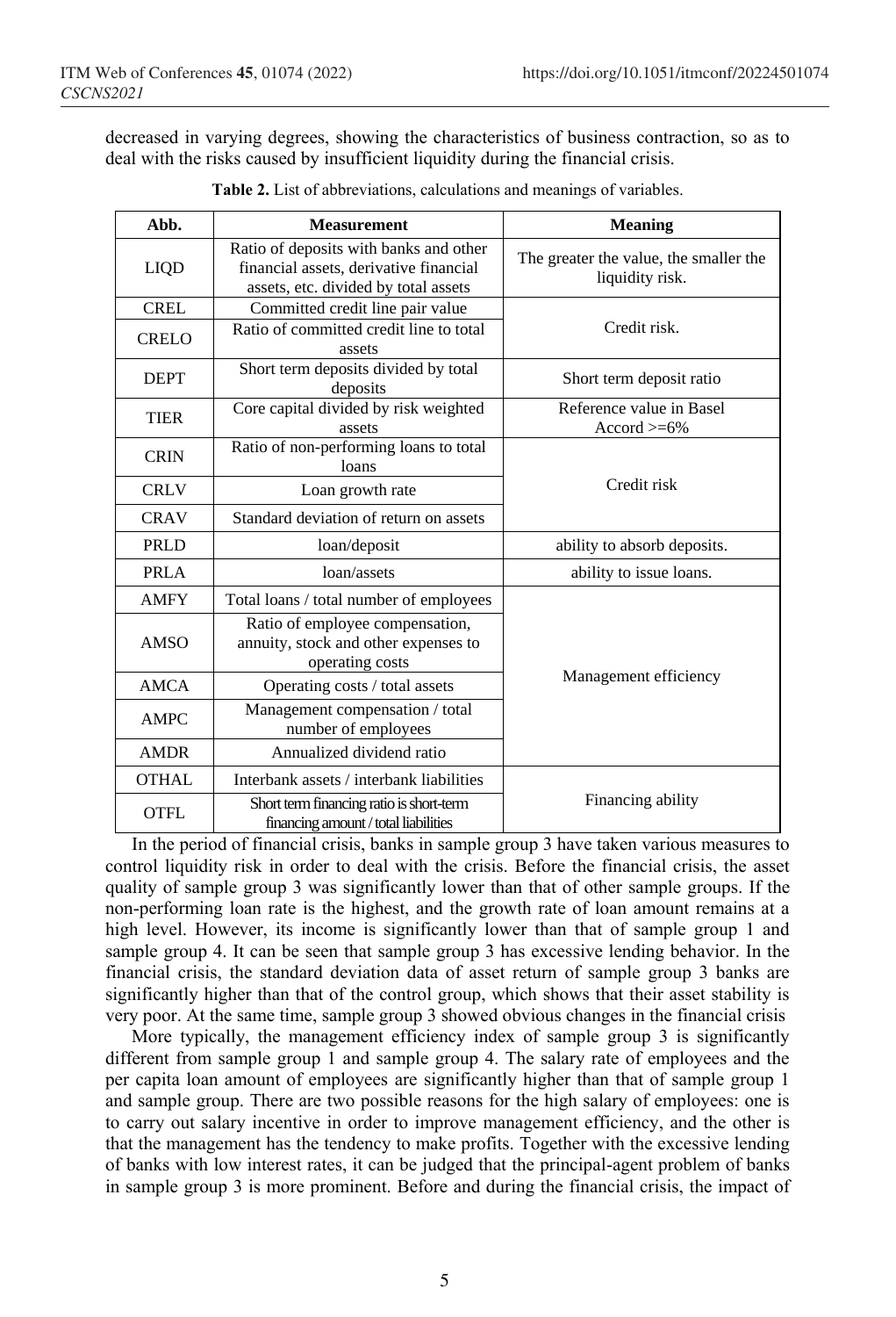business characteristics on liquidity and risk of the sample group of bankrupt banks with typical characteristics is shown in Figure 3.



**Fig. 3.** Analysis of the impact of business characteristics of sample group 3 on liquidity and risk before and during the financial crisis.

|              | Year: 2004-2006 |                         |                                       |                         | Year:2007-2009 |                         |                              |                         |
|--------------|-----------------|-------------------------|---------------------------------------|-------------------------|----------------|-------------------------|------------------------------|-------------------------|
|              | Sample 1        | Sample <sub>2</sub>     | Sample <sub>3</sub>                   | Sample4                 | Sample1        | Sample <sub>2</sub>     | Sample <sub>3</sub>          | Sample4                 |
| LIQD         | 0.0695          | 0.0661                  | 0.0638                                | $0.0818^{\ast\ast}$     | 0.0712         | $0.0786*$               | $0.1104***$                  | $0.1008^{\ast\ast\ast}$ |
| <b>DEPT</b>  | 0.1421          | $0.1179***$             | $0.1102**$                            | 0.1392                  | 0.1307         | 0.1254                  | $0.1335***$                  | 0.1367                  |
| <b>CREL</b>  | 1.1550          | $3.5731***$             | $1.1030 +$                            | 1.0616                  | 1.1644         | $3.5598^{\ast\ast\ast}$ | $1.4110 +$                   | $1.0027^{***}\,$        |
| <b>CRELO</b> | 0.1020          | $0.2776^{\ast\ast\ast}$ | 0.0872                                | 0.0860                  | 0.0899         | $0.2341***$             | $0.0858^{\ast\ast}$          | $0.0759^\ast$           |
| <b>TIER</b>  | 0.1424          | $0.1071^{\ast\ast\ast}$ | $0.1238$ +++                          | $0.175^{\ast\ast\ast}$  | 0.1335         | $0.1055***$             | $0.1383^{**}$ <sub>+++</sub> | $0.1529***$             |
| <b>CRIN</b>  | 0.3933          | 0.3400                  | $0.4333^{*}_{+++}$                    | $0.3333*$               | 1.2666         | 1.3500                  | 4.4466***<br>$^{+++}$        | $1.0533*$               |
| <b>CRLV</b>  | 0.0660          | $0.1043***$             | $0.0930^{***}_{$                      | $0.0603*$               | 0.0620         | 0.0713                  | $0.0185***$                  | 0.0518                  |
| <b>CRAV</b>  | 0.1567          | 0.1363                  | $0.1784***$                           | $0.1965***$             | 0.2371         | $0.3353**$              | $0.9978***$                  | $0.3008^{\ast\ast}$     |
| PRLD         | 0.7972          | $0.8638^{\ast\ast\ast}$ | $0.8121^{*}$                          | $0.7773*$               | 0.8095         | $0.8589^{\ast\ast\ast}$ | 0.8431                       | 0.0140                  |
| PRLA         | 0.6718          | 0.6612                  | 0.6559                                | $0.6443**$              | 0.6867         | $0.6752*$               | 0.7234                       | $0.6626^{\ast\ast}$     |
| <b>AMFY</b>  | 3.1982          | $5.4309***$             | $3.3838***$                           | 3.0242                  | 3.6963         | $6.9124***$             | $4.794***$ <sub>***</sub>    | 3.6361                  |
| AMSO         | 0.5606          | $0.4887***$             | $0.5265^{**}$                         | $0.0285^\ast$           | 0.5421         | $0.4555***$             | $0.5052***$<br>$^{++}$       | 0.5404                  |
| <b>AMCA</b>  | 0.0278          | $0.0249*$               | 0.0273                                | 0.0285                  | 0.0282         | $0.025^{\ast\ast\ast}$  | $0.0321^{\ast\ast}$          | 0.0295                  |
| AMPC         | 0.0493          | $0.0677^{\ast\ast\ast}$ | $0.0536***$                           | 0.0505                  | 0.0563         | $0.0791^{\ast\ast\ast}$ | $0.0705***$                  | 0.0562                  |
| AMDR         | 0.3943          | $0.5678^{\ast\ast\ast}$ | $0.0821***$                           | 0.3159                  | 0.4092         | 0.5196                  | $0.0649***$ <sub>+++</sub>   | $0.2401$ *              |
| <b>OTFL</b>  | 0.0218          | $0.0676^{\ast\ast\ast}$ | $0.0321$ <sup>**</sup> <sub>+++</sub> | $0.0114^{\ast\ast\ast}$ | 0.0270         | $0.0628^{\ast\ast\ast}$ | $0.0635^{**}$ <sub>+++</sub> | $0.0134^{***}\,$        |

**Table 3.** Wilcoxon test of sample group variables from 2004 to 2009.

\*, \*\*, \*\*\*respectively represent the significance of statistical parameters of sample group 1 and sample groups 2, 3 and 4 at the confidence level of 10%, 5% and 1%;  $_{+++++++}$  It indicates the significance of the statistical parameters of sample group 3 and sample group 4 at the confidence level of 10%, 5% and 1%, respectively.

According to the above results, the asset quality of sample group 3 is significantly lower than that of other sample groups. The asset stability and profitability are poor. At the same time, compared with the comparable sample group 4, the committed credit loan amount of sample group 3 is higher. Therefore, according to the data performance, it can be judged that sample group 3 has obvious excessive lending behavior compared with sample group 1 and sample group 4. Based on the loan items on and off the balance sheet, the increase of loan project risk will lead to the increase of liquidity risk. Assuming that **H1** is verified, that is, the loan project risk has a positive impact on liquidity risk.

The number of demand deposits of banks in sample group 3 increased greatly during the financial crisis, and demand deposits accounted for a large proportion of deposits. With the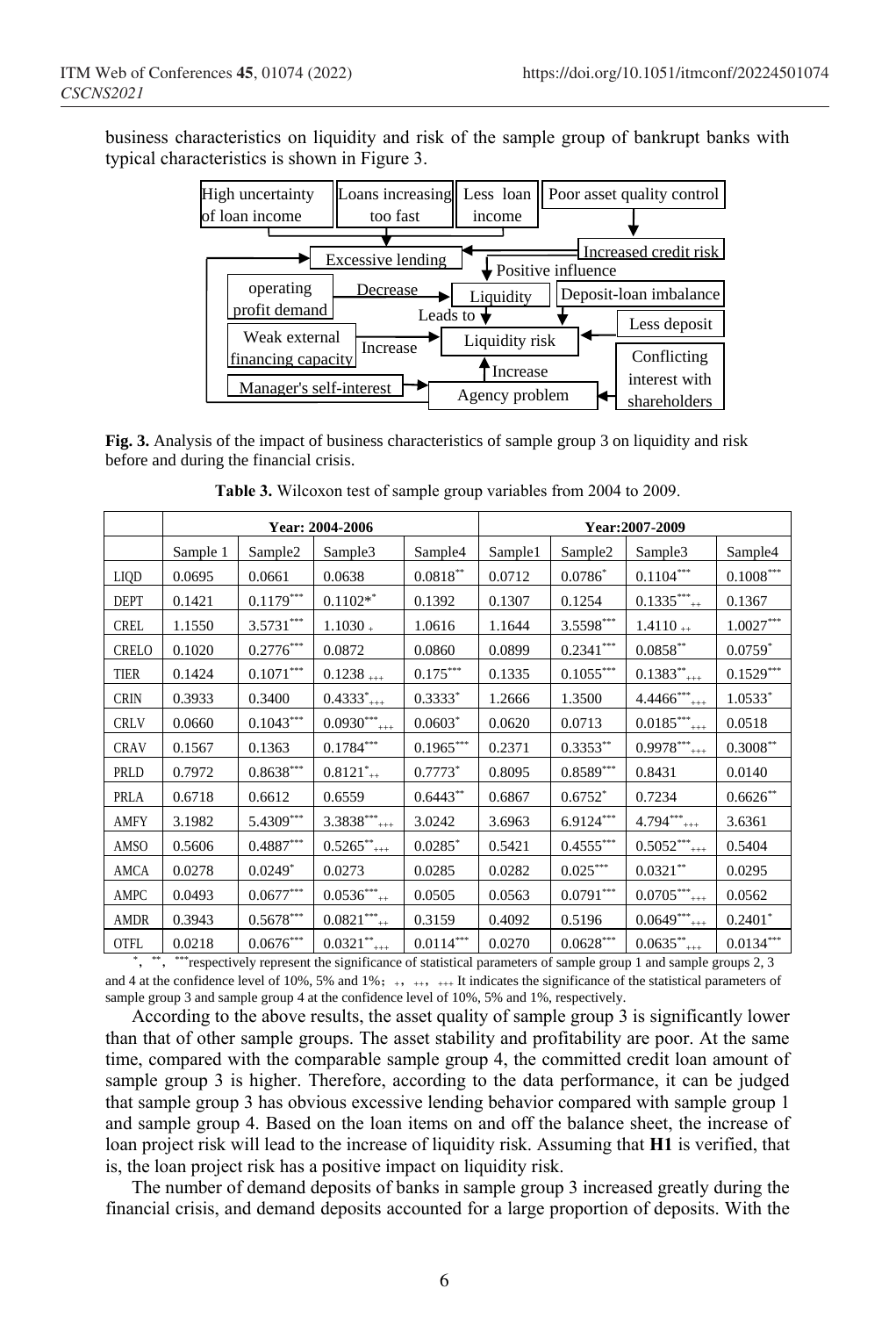increase of loans, it has assumed more uncertain responsibilities Withdrawal pressure. Therefore, it is assumed that **H2** is verified, that is, the increase of demand deposit limit will increase the liquidity risk in the next period.

Before the financial crisis, the short-term financing ratio of banks in sample group 3 was significantly lower than that in sample group 1 and sample group 4. During the financial crisis, the amount of short-term financing doubled as an emergency measure to control liquidity risk. The short-term financing rate of sample group 3 is significantly higher than that of sample group 1 and sample group 4, that is, when the principal-agent problem is serious, the bank financing amount is larger. The income of sample group 3 was significantly lower than that of sample group 1 and sample group 4. These performances lead to very high liquidity risk, which eventually makes the sample group 3 banks have to end up in bankruptcy. Therefore, it is assumed that **H3** is verified: relatively speaking, the liquidity risk of banks with serious principal-agent problem is greater.

#### **4.2 Liquidity level after the financial crisis and performance of each sample group at the current stage of operation**

After the financial crisis, this study uses sample group 1 and sample group 2 as benchmarks to analyze the operating characteristics of China's commercial banks. The sample group of American small and medium-sized banks can best represent the overall operation of American banks. Due to the influence of scale effect, large American banks are less comparable with other groups of data, but as the basis of benchmarking analysis, its characteristics are worthy of reference.

|              | Year: 2010-2012 |                  |                             | Year: 2013-2015 |               |                             |
|--------------|-----------------|------------------|-----------------------------|-----------------|---------------|-----------------------------|
|              | Sample 1        | Sample 2         | Sample 5                    | Sample 1        | Sample 2      | Sample 5                    |
| <b>LIQD</b>  | 0.0994          | 0.0773           | $0.2984***$                 | 0.0827          | 0.0804        | $0.2495***$                 |
| <b>DEPT</b>  | 0.1469          | $0.2086**$       | $0.4524***$                 | 0.1853          | $0.2780***$   | $0.3978***$                 |
| <b>CREL</b>  | 1.1700          | $3.6101***$      | $3.2201***$                 | 1.2745          | $3.7808***$   | $3.5392***$                 |
| <b>CRELO</b> | 0.0759          | $0.1967***$      | $0.0198***$                 | 0.0920          | $0.2330***$   | $0.0193***$                 |
| <b>TIER</b>  | 0.1459          | $0.1358***$      | $0.1169***$                 | 0.1537          | $0.1233***$   | $0.1096***$                 |
| <b>CRIN</b>  | 2.5333          | 2.2200           | $0.7400***$ <sub>***</sub>  | 1.5166          | $1.1233**$    | $1.1566***$                 |
| <b>CRLV</b>  | 0.0372          | $0.0422*$        | $0.2721$ *** <sub>+++</sub> | 0.0315          | $0.0621***$   | $0.1723***$                 |
| <b>CRAV</b>  | 0.2232          | 0.2928           | $0.1881$ *** <sub>+++</sub> | 0.1431          | $0.1249**$    | $0.1397**$                  |
| PRLD         | 0.7326          | $0.8195***$      | $0.5368$ ***                | 0.7500          | $0.8284***$   | $0.5222***$                 |
| <b>PRLA</b>  | 0.6312          | 0.6385           | $0.4824***$                 | 0.6484          | 0.6641        | $0.4523***$                 |
| <b>AMFY</b>  | 4.1231          | $7.2774***$      | $50.4951***$                | 4.3147          | $8.4247***$   | $54.7668$ ***               |
| AMSO         | 0.5365          | $0.483***$       | $0.5513_{+++}$              | 0.5529          | $0.5005***$   | $0.5589^{*}_{+++}$          |
| <b>AMCA</b>  | 0.0288          | $0.0253***$      | $0.0101***$ <sub>+++</sub>  | 0.0277          | $0.0244***$   | $0.0101***$ <sub>+++</sub>  |
| <b>AMPC</b>  | 0.0614          | $0.0866^{***}\,$ | $0.2996***$ <sub>***</sub>  | 0.0667          | $0.0978***$   | $0.2981$ *** <sub>+++</sub> |
| <b>AMDR</b>  | 0.2519          | $0.3487***$      | $0.2264_{+++}$              | 0.3248          | $0.4864***$   | $0.2686_{+++}$              |
| OTHAL        | 0.0369          | 0.0428           | $1.2550***$                 | 0.1857          | $0.0374^{**}$ | $0.8487***$<br>$^{+++}$     |
| <b>OTFL</b>  | 0.0105          | $0.0321***$      | $0.0137^*$ <sub>+++</sub>   | 0.0047          | $0.0229***$   | $0.0204***$                 |

**Table 4.** Wilcoxon test of sample group variables from 2010 to 2015.

\*, \*\*, \*\*\*respectively represent the significance of statistical parameters of sample group 1 and sample groups 2, 3 and 4 at the confidence level of 10%, 5% and 1%;  $\leftrightarrow$   $\leftrightarrow$   $\leftrightarrow$  It indicates the significance of the statistical parameters of sample group 3 and sample group 4 at the confidence level of 10%, 5% and 1%, respectively.

It can be seen from table 4 that compared with Bank of America, the liquidity level of Chinese banks is higher and the relative liquidity risk is smaller. However, at the same time,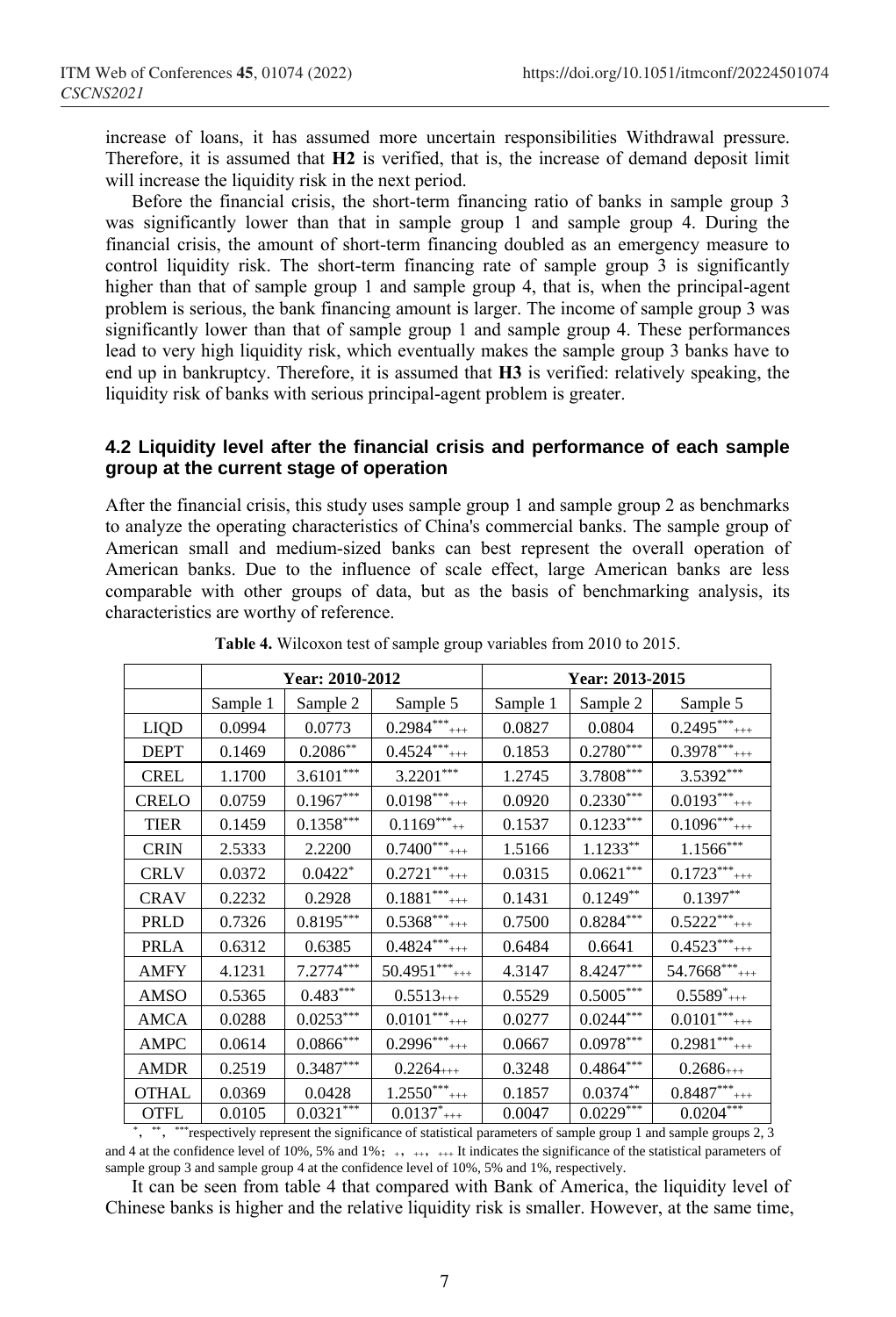the demand deposit rate in the total deposit is much higher than that in sample group 1 and sample group 2. Due to the uncertainty of withdrawal of demand deposit, it may face greater run risk, that is, the liquidity risk of deposit is significant.

The absolute amount of committed credit loans of Chinese banks is larger than that of Bank of America, but due to the large scale of Chinese banks, their relative committed credit loan asset ratio is still insufficient. More than half of the loans in the United States are actually issued through credit loans, which shows that there is still great room for the development of credit loans in China. After the financial crisis, the core capital ratio of Chinese banks has been at a low level compared with the United States. At this stage, when the United States generally increases, the core capital ratio of Chinese banks decreases again. This makes the ability of Chinese banks to deal with the liquidity crisis decline, and exposes the shortage of risk prevention awareness.

Although the loan growth rate index in sample group 5 is high, it is essentially different from the excessive lending in sample group 3. It can be judged by the high loan interest rate in sample group 5. In addition, China's inter-bank market financing is significantly stronger than the U.S. inter-bank market. Once liquidity risk occurs, inter-bank infection will be very serious. Compared with Bank of America, China has not effectively carried out asset securitization business. The business and liquidity risk analysis of China's sample group after the financial crisis is shown in Figure 4

## **5 Conclusion**

This paper theoretically determines the bank liquidity decision and its relationship with deposits and loans. On this basis, different types of banks in the United States are sampled and grouped, and the data of the United States are used as the comparison standard to analyze the business characteristics of Chinese banks. The sample group is divided into four time stages for analysis: the early stage of the financial crisis from 2004 to 2006, the period of the financial crisis from 2007 to 2009, the end of the financial crisis from 2010 to 2012, and the current stage of bank operation from 2013 to 2015. After analyzing the changes of bank liquidity related businesses and the risks contained therein, it is found that:

(1) Loan project risk has a positive impact on liquidity risk. The increase of the current deposit limit will reduce the current liquidity risk, and the increase of the current deposit limit will increase the bank liquidity risk in the next period. The increase of credit line has a negative impact on liquidity risk

(2) When the principal-agent problem is serious, the bank has excessive lending behavior, the credit loan line is larger, and the bank financing line is increased.

(3) Before the financial crisis, the financing level of American banks that went bankrupt during the financial crisis was significantly higher than that of other banks. In the crisis, the demand deposits of bankrupt banks increased greatly. At the same time, the high rate of non-performing loans, coupled with the rapid growth rate of loans and low interest income, make the bank have too much risk of liquidity outflow in loans, the combination of various risks, and finally have to end in bankruptcy.

(4) During the financial crisis, the profitability of large, medium and small banks in the United States continued to operate decreased significantly, but at the same time, they paid more attention to loan quality, the loan growth rate decreased significantly, the nonperforming loan ratio decreased, and the core capital ratio increased significantly.

(5) Compared with Bank of America, the liquidity level of Chinese banks is higher, but the demand deposit rate is too high, which faces greater liquidity risk in terms of deposits. At the present stage, when the United States generally increases, the core capital ratio of Chinese banks decreases, which exposes the problem of lack of risk prevention awareness. At present, China's non-performing loan ratio has risen sharply, which is contrary to the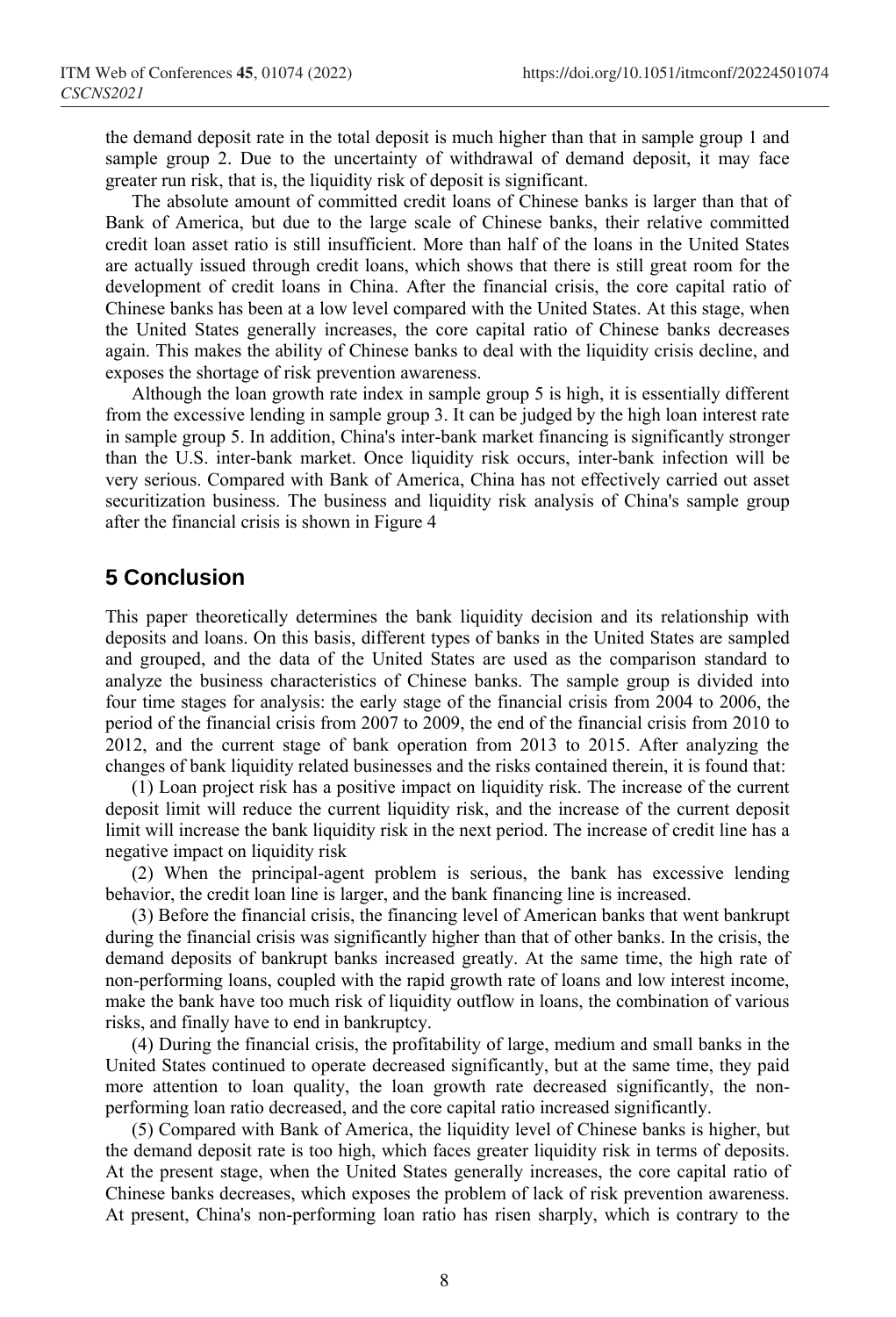current international bank liquidity management goal. In terms of business, the asset ratio of committed credit loans of Chinese banks is still insufficient, and there is still much room for development in the future; Asset securitization has not been carried out effectively.

(6) The empirical results that the liquidity risk of Chinese banks has a positive impact on bank performance are worthy of vigilance. China's banks actually sacrifice the liquidity level and issue loans. This business mode of pursuing business performance bears the liquidity risk. The instability of bank asset income and high non-performing loan rate make the operating performance damaged. The operating performance of Chinese banks depends too much on the income of loans, and the loan quality is lack of control. Under the background of the rapid growth of loan scale, it is very easy to produce the liquidity risk of loan expenditure. At the same time, the demand deposit rate of Chinese banks is much higher than that of the sample group of American banks, and the withdrawal uncertainty of demand deposits is the largest source of bank run risk. Therefore, the liquidity risk of Chinese banks in deposits is also very significant.

Chinese commercial bank asset securitization has not been effectively carried out. Thirdly, the deposit insurance mechanism has not been fully implemented. The management related business plans such as salary incentive and business distribution of the bank's management and other employees still need to be optimized to reduce the impact of the principal-agent problem. In addition, China's banks still have great room for improvement in protecting shareholders' rights and interests.

### **References**

- 1. X. Liu, Z. Hong. Financial Crisis, Bank Lines of Credit and Corporate Liquidity Management: Envidence from Chinese Listed Firms. China Soft Science, 3, 123139.,(2017):
- 2. Sadka R.. Liquidity Risk and Accounting Information. Chicago: Journal of Accounting and Economics, J. E 52,2, 144 (2011)
- 3. Richard S., A. Thakor. Bank Loan Commitment Contracts: Data, Theory, and Tests. Wiley: Journal of Money, Credit. And Banking, J. E 9,4, 533(1997)
- 4. Wang Mingming. Research on the Commercial Bank Liquidity Risk and Its Economic Effects .Doctor Dissertation in Harbin Institute of Technology, J. E 35, 120(2017)
- 5. Anil.K., R Rajan, and J. Stein. Banks as liquidity Providers: An Explanation for the Coexistence of Lending and Deposit-taking. London: The Journal of Finance, J. E 57, 1, 68(2002)
- 6. Basel Committee on Banking Supervision(2008,a) Liquidity Risk: Management and Supervisory Challenges, 2(2008)
- 7. Order of China Banking Regulatory Commission.《Measures for the management of liquidity risk of commercial banks (for Trial Implementation)》, 2 (2014)
- 8. Rafael S., R Oliveira. Asymmetric transmission of a bank liquidity shock. Journal of Financial Stability, J. E 25, 234 (2004)
- 9. Robert Y., K. Jang, Do banks actively manage their liquidity? . Journal of Banking  $\&$ Finance, J. E 66, 161(2016)
- 10. Resul A., B. Guloglu. How do banks determine their spreads under credit and liquidity risks during business cycles? Journal of International Financial Markets, Institutions & Money, J. E 15 , 8, 11(2016)